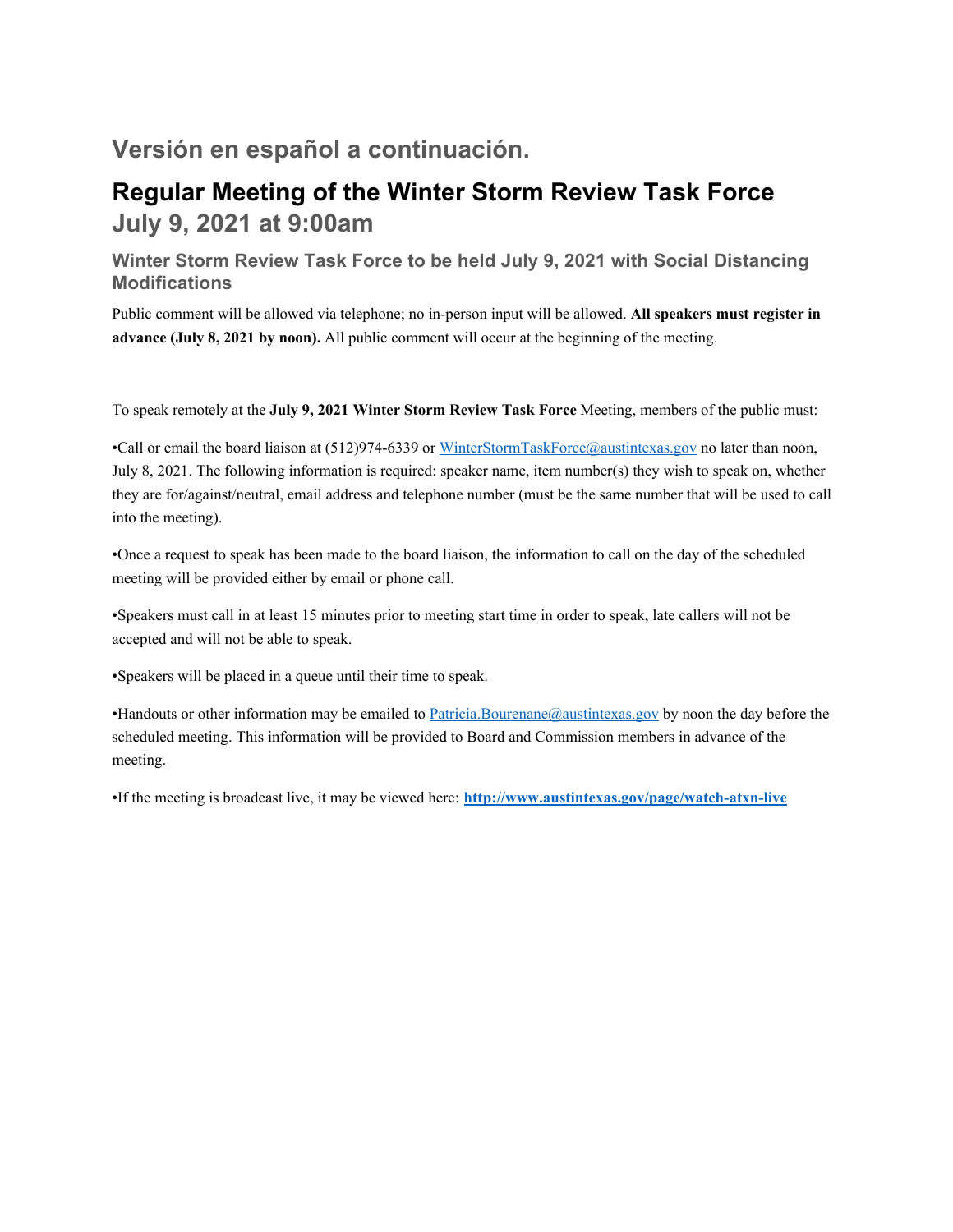# Reunión del Winter Storm Review Task Force

# FECHA de la reunion (**9 de Julio de 2021**)

La junta se llevará con modificaciones de distanciamiento social

Se permitirán comentarios públicos por teléfono; no se permitirá ninguna entrada en persona. Todos los oradores deben registrarse con anticipación 8 de Julio de 2021(antes del mediodía). Todos los comentarios públicos se producirán al comienzo de la reunión.

Para hablar de forma remota en la reunión, los miembros del público deben:

• Llame o envíe un correo electrónico al enlace de la junta en (512) 974-6339 o

WinterStormTaskForce@austintexas.gov a más tardar al mediodía (el día antes de la reunión). Se requiere la siguiente información: nombre del orador, número (s) de artículo sobre el que desean hablar, si están a favor / en contra / neutral, dirección de correo electrónico (opcional) y un número de teléfono (debe ser el número que se utilizará para llamar ).

• Una vez que se haya realizado una solicitud para hablar con el enlace de la junta, la información para llamar el día de la reunión programada se enviará por correo electrónico o por teléfono.

• Los oradores deben llamar al menos 15 minutos antes del inicio de la reunión para poder hablar, no se aceptarán personas que llamen tarde y no podrán hablar.

• Las oradoras esperarán en una fila hasta que llegue el momento de hablar.

• Los folletos u otra información pueden enviarse por correo electrónico a

Patricia.Bourenane@austintexas.gov antes del mediodía del día anterior a la reunión programada. Esta información se proporcionará a los miembros de la Junta y la Comisión antes de la reunión.

• Si la reunión se transmite en vivo, se puede ver aquí: http://www.austintexas.gov/page/watch-atxn-live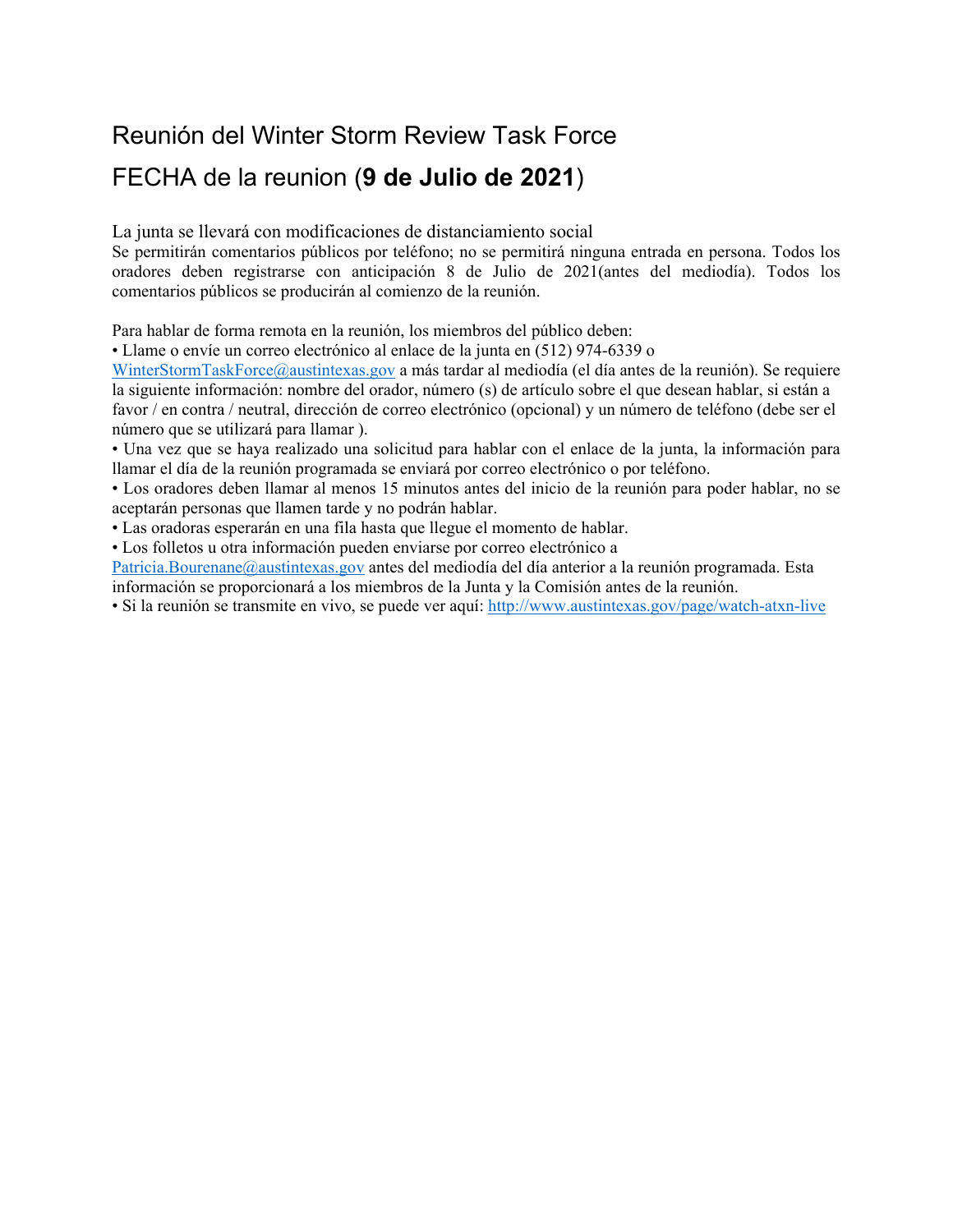#### **WINTER STORM REVIEW TASK FORCE JULY 9, 2021 AT 9:00AM VIA VIDEOCONFERENCING**



#### **CURRENT TASK FORCE MEMBERS:**

**Sareta Davis, Chair 19. In the United States of the Sareta Davis, Chair 19. In the United States of the United States of the States of Temmons Rebecca Austen, Vice Chair Miriam Conner Miriam Conner Jonathan Franks** Ricardo Garay **Kathryn Gonzales Aletha Huston Manuel Jimenez Sally Van Sickle Molly Wang** 

## **AGENDA**

#### **CALL TO ORDER -***9:00am*

**Citizen Communications** - (from speakers signed up to speak)

Speakers who register to speak no later than noon the day before the meeting will be allowed to address their concerns regarding items not posted on the agenda during this portion of the agenda.

#### **Items for Presentation, Discussion and Possible Action:**

#### **1. APPROVAL OF MINUTES – June 25, 2021**

#### **2. OLD BUSINESS**

**a. Planning and preparation for Task Force's final report and Council Work Session presentation.**  (Sponsors: Task Force Members Rebecca Austen and Jeffrey Clemmons)

#### **3. NEW BUSINESS**

#### **a. Planning and preparation for Task Force's final report and Council Work Session presentation.**

(Sponsors: Task Force Members Rebecca Austen and Jeffrey Clemmons)

#### **FUTURE AGENDA ITEMS**

#### **ADJOURN**

The City of Austin is committed to compliance with the American with Disabilities Act. Reasonable modifications and equal access to communications will be provided upon request. Meeting locations